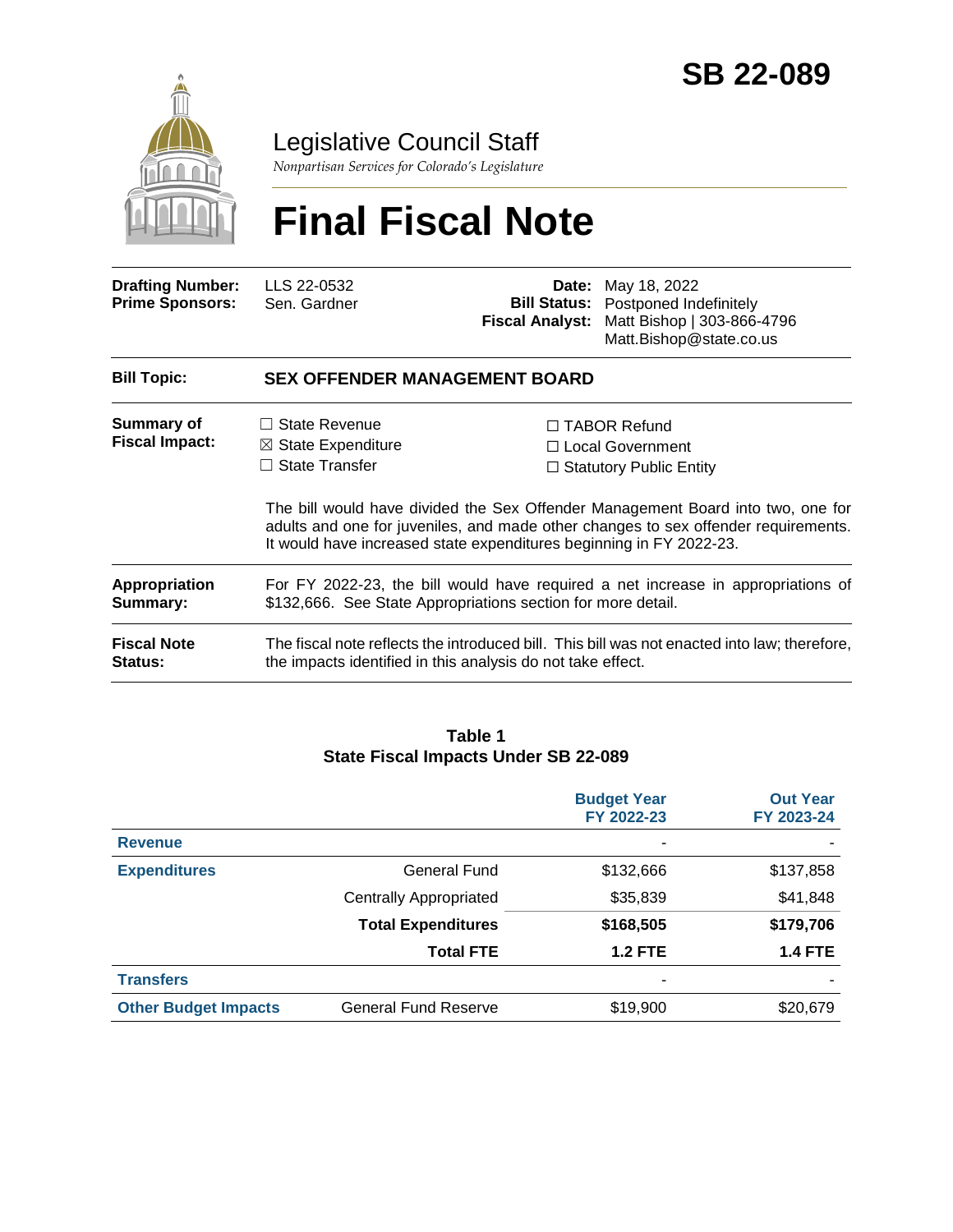Page 2

### **Summary of Legislation**

Under current law, the Sex Offender Management Board in the Department of Public Safety (DPS) sets standards for sex offender treatment and approves sex offender treatment providers, among other duties. The bill divides the board into two boards: one for adult sex offenders and one for juvenile sex offenders. In addition, the bill makes the following changes:

- The Adult Sex Offender Management Board must establish a re-offense research project to collect and analyze sex offense convictions and track correlating re-arrest and re-conviction rates of sex offenders.
- The Department of Corrections (DOC) must identify all inmates who are required to undergo sex offense treatment, are eligible to receive sex offense treatment, and have not been provided with the opportunity to undergo sex offense treatment while incarcerated. The department must provide this data to the Adult Sex Offender Management Board by August 31, 2022, and meet with the board to develop solutions to address offenders' treatment needs. The board must present findings to the Division of Criminal Justice in DPS by January 1, 2023.
- Under current law, a sex offender is given the choice of two treatment providers. The bill allows an adult sex offender access to the list of all treatment providers to choose from, with some restrictions, and directs the Division of Youth Services in the Department of Human Services (DHS) to assign a treatment provider to a juvenile sex offender.
- Prosecutors may permit a sex offender evaluation to be dispensed with if it is only triggered by sexual offense history.
- The bill requires the boards to create a Joint Application Review Subcommittee for the application and review process of treatment providers, evaluators, and polygraph examiners. The boards must maintain a record of any denial or removal from the list of approved treatment providers or other sanctions due to a provider's criminal history.

#### **State Expenditures**

The bill increases state expenditures in several departments by \$168,505 in FY 2022-23 and \$179,706 in FY 2023-24 from the General Fund. Expenditures are shown in Table 2 and detailed below.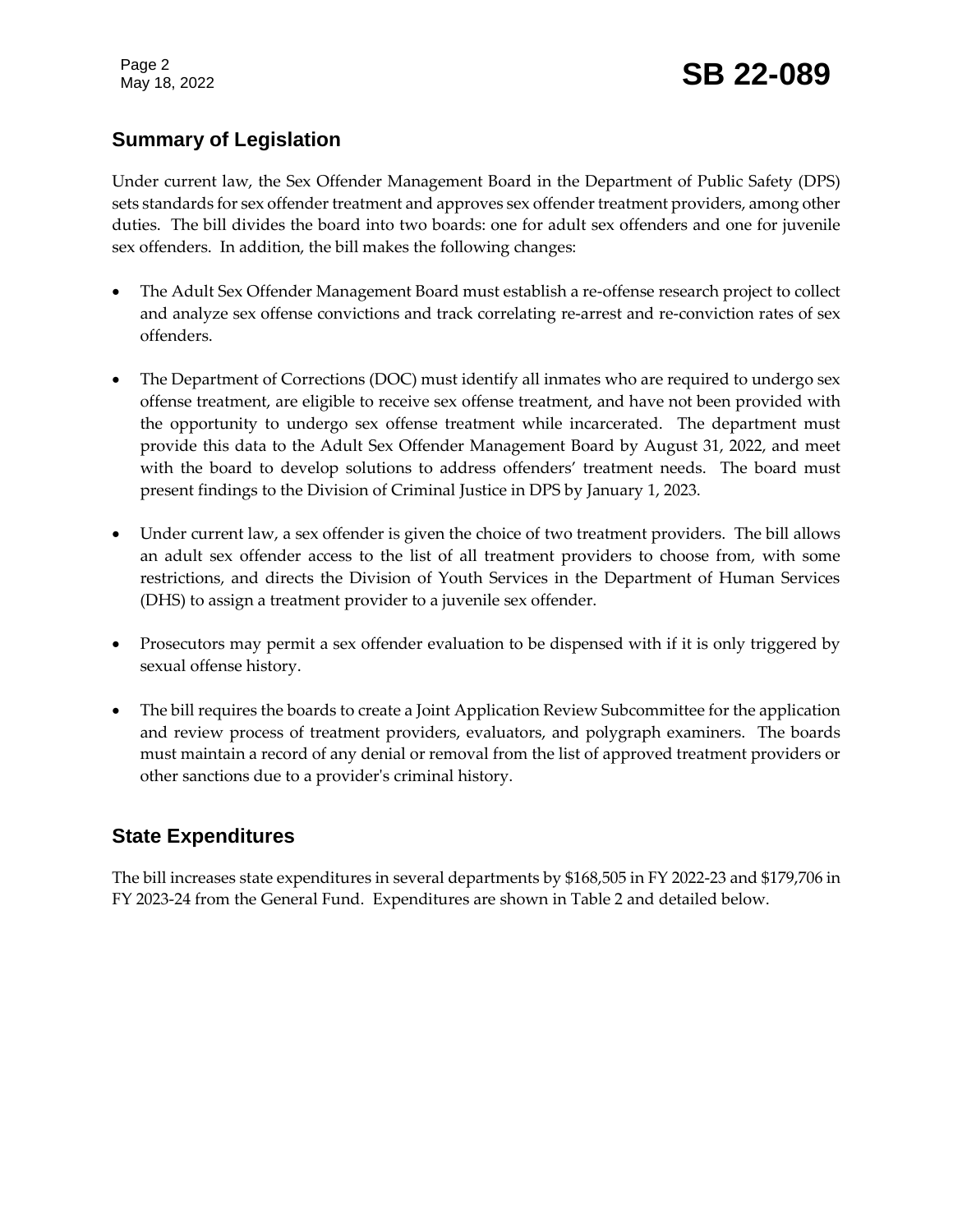## Page 3<br>May 18, 2022 **SB 22-089**

| Table 2                             |  |  |  |  |  |  |
|-------------------------------------|--|--|--|--|--|--|
| <b>Expenditures Under SB 22-089</b> |  |  |  |  |  |  |

| <b>Cost Components</b>                    |                  | FY 2022-23     | FY 2023-24     |
|-------------------------------------------|------------------|----------------|----------------|
| <b>Department of Public Safety</b>        |                  |                |                |
| <b>Personal Services</b>                  |                  | \$114,402      | \$152,536      |
| <b>Operating Expenses</b>                 |                  | \$2,700        | \$3,375        |
| <b>Capital Outlay Costs</b>               |                  | \$18,600       |                |
| Printing, Training, Implementation Costs  |                  | \$1,667        | \$2,000        |
| <b>Board Expenses</b>                     |                  | \$44,000       | \$52,800       |
| Centrally Appropriated Costs <sup>1</sup> |                  | \$50,967       | \$62,742       |
| FTE - Personal Services                   |                  | <b>2.0 FTE</b> | 2.5 FTE        |
| <b>DPS Subtotal</b>                       |                  | \$232,336      | \$273,453      |
| <b>Judicial Department</b>                |                  |                |                |
| <b>Personal Services</b>                  |                  | (\$52,553)     | (\$70,068)     |
| <b>Operating Expenses</b>                 |                  | (\$1,950)      | (\$2,345)      |
| <b>Capital Outlay Costs</b>               |                  | \$5,800        | (\$440)        |
| Centrally Appropriated Costs <sup>1</sup> |                  | (\$15, 128)    | (\$20,894)     |
| FTE - Personal Services                   |                  | $(0.8$ FTE)    | $(1.1$ FTE)    |
| <b>Judicial Subtotal</b>                  |                  | (\$63,831)     | (\$93,747)     |
|                                           | <b>Total</b>     | \$168,505      | \$179,706      |
|                                           | <b>Total FTE</b> | <b>1.2 FTE</b> | <b>1.4 FTE</b> |

<sup>1</sup>*Centrally appropriated costs are not included in the bill's appropriation.*

**Department of Public Safety.** Workload will increase to staff the second board, conduct the re-arrest research project, and fulfill the boards' additional requirements. Based on the costs of staffing the existing board, this requires 2.5 FTE. Standard operating and capital outlay costs are included. Additional operating expenses for the board include printing, training, and travel reimbursement. Board expenses assume that all board meetings have full attendance. To the extent that board members are unable to attend every meeting, some operating expenses will decrease, and any adjustments for future years will be addressed through the annual budget process. For FY 2022-23, costs have been adjusted to reflect the bill's effective date and the General Fund pay date shift.

**Judicial Department.** Starting in FY 2022-23, overall costs within the Judicial Department will decrease as shown in Table 2. First, allowing prosecutors to dispense with sex offender evaluations is expected to decrease workload in the division by 1.6 FTE annually. This results in a net decrease in expenditures. Conversely, workload will increase to participate in re-arrest research, serve on the second board, and maintain a treatment providers. This requires 0.5 FTE in the Division of Probation Services. Standard operating and capital outlay costs are included. For FY 2022-23, costs have been adjusted to reflect the bill's effective date and the General Fund pay date shift.